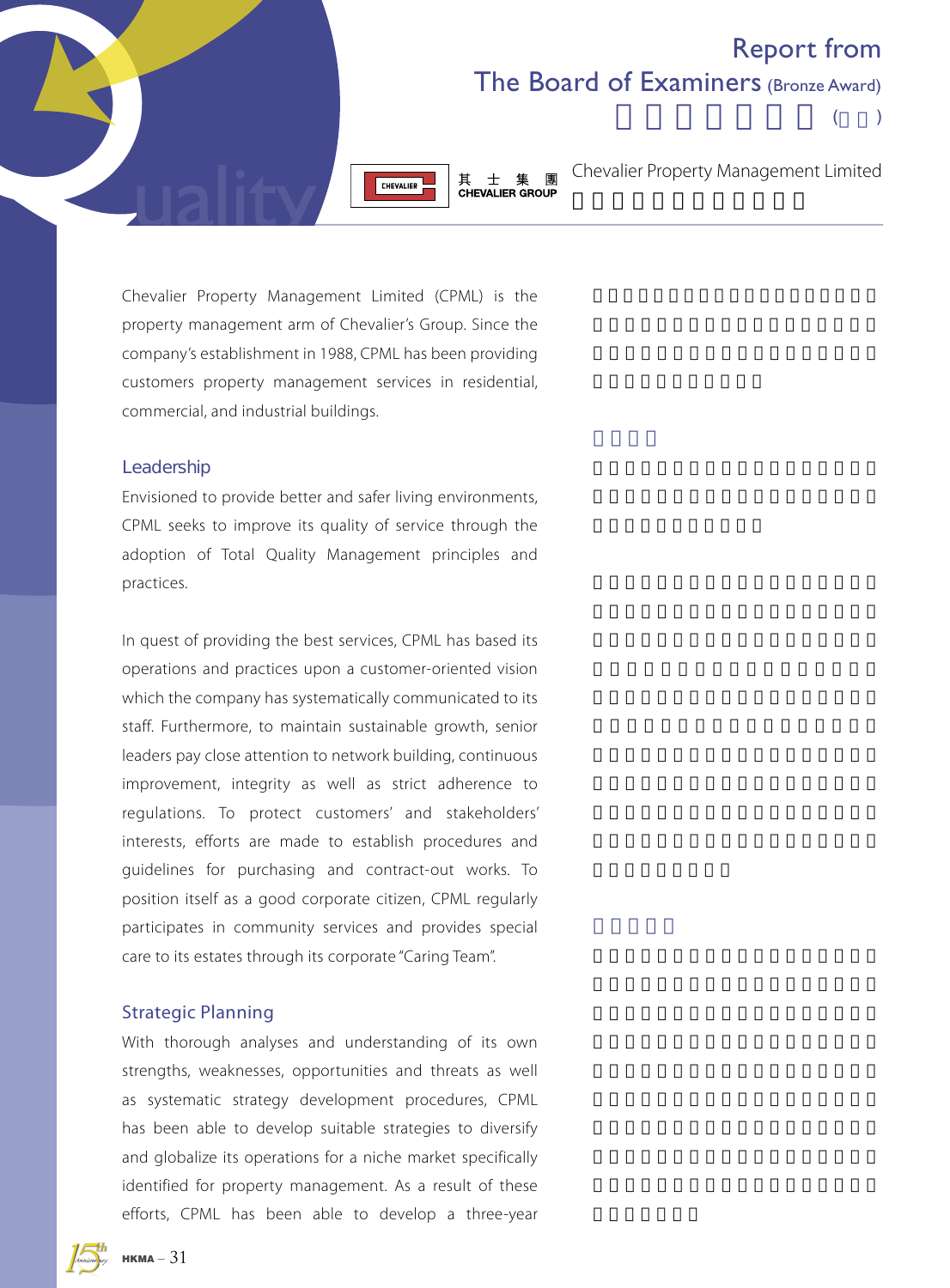

# Report from The Board of Examiners (Bronze Award)

 $($ 

business plan by incorporating key performance measures and human resources plans. The company also reviews its action plans at various levels regularly to ensure that strategic objectives are met.

#### Customer and Market Focus

CPML has developed a number of channels to gather customers' feedback to continuously improve its quality of service. Customer retention is strengthened by well-defined strategies, such as close relations with Incorporated Owners and Estate Owners' Committee and the offering of value-added services. Learning from past experiences is something CPML strongly encourages, and reasons behind lost tenders are promptly investigated and analyzed for future actions. Grievance-addressing procedures and workflow are also thoroughly communicated to all estate staff and complaint analysis reports are submitted regularly to the senior management as a source of input for policy review.

### Measurement, Analysis, and Knowledge Management

CPML often takes reference of outstanding management practices from competitors by encouraging staff to collect property management information in the competitors' residences. The company has also developed various channels for employees to share information and experience with each other. To maintain service commitment and performance standards, CPML puts in place site service pledges and conducts performance reviews at site, head office, and corporate levels.

## Human Resource Focus

Job relocations and re-designations are means that CPML

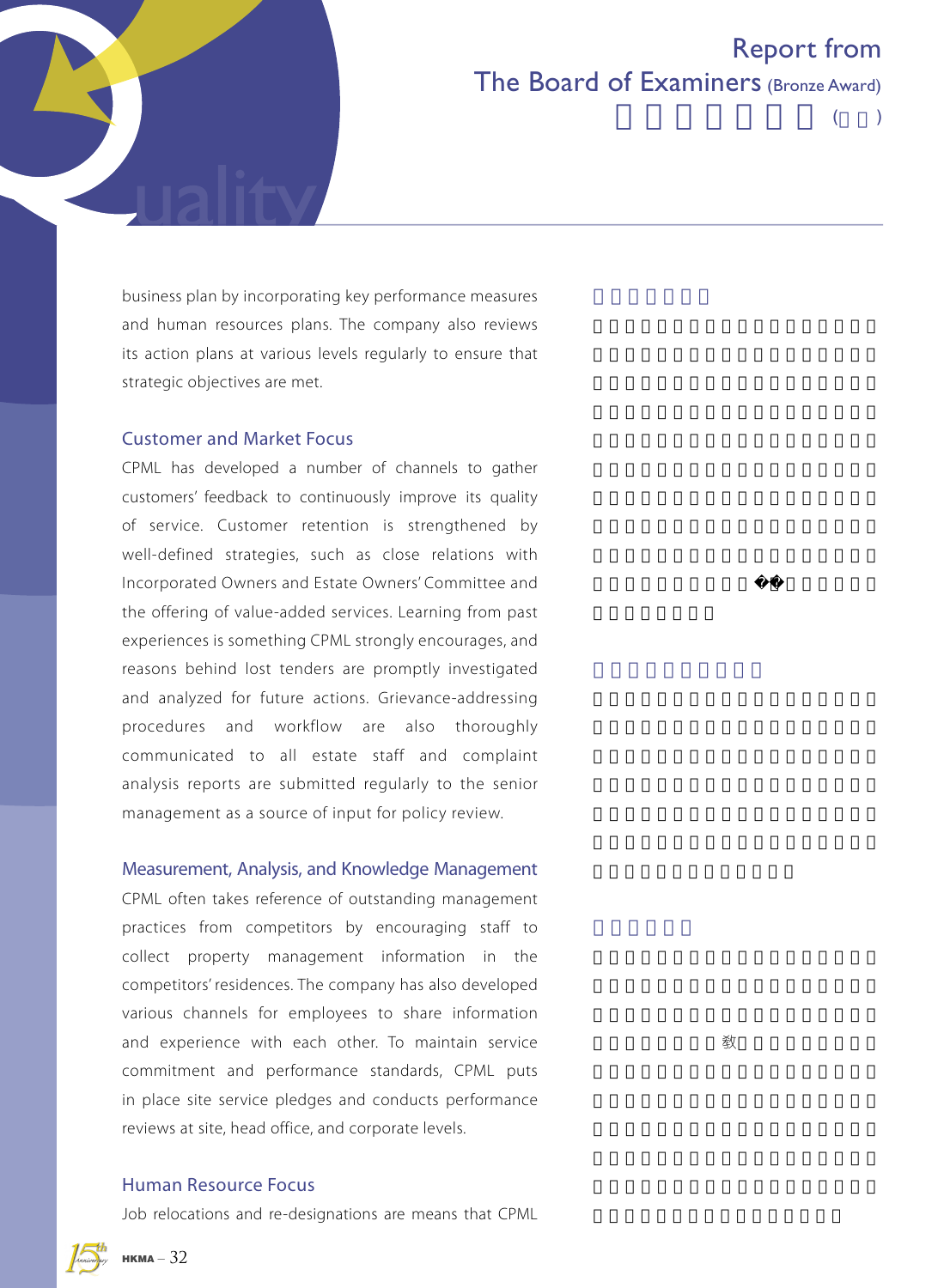

 $($ 

maintains to provide career-development prospects for promising staff, since lifelong learning and continuing professional training are valued and encouraged by the company. An education programme is provided to sponsor property management professional courses for staff. With a thorough training approach, the in-house staff training covers Basic, Quality, Safety and Technical Modules. Furthermore, an Emergency Plan is devised to ensure business continuity in times of emergency situations. CPML also maintains a recreation center to provide staff with the essential balance between work and life.

#### Process Management

To CPML, it is an important task to clearly define its value creation processes – namely, the establishment of a well-recognized brand, enhanced communication and responsiveness, a harmonious living environment, and a financial improvement for the estate. In placing an emphasis on brand building, CPML has been able to establish close communications with customers, and consequently improving reserve of the estates. Frequent unannounced site visits and inspections are also conducted to ensure improvement in process quality.

### Business Results

Over the past few years, CPML has given itself a competitive edge by focusing on improvement in its client estates' financial status. The company's success can indeed be seen in the rise of contract retention ratio and in the number of new contracts awarded in the smallsize residential segment. CPML has also succeeded in increasing profits and returns on equity in the past